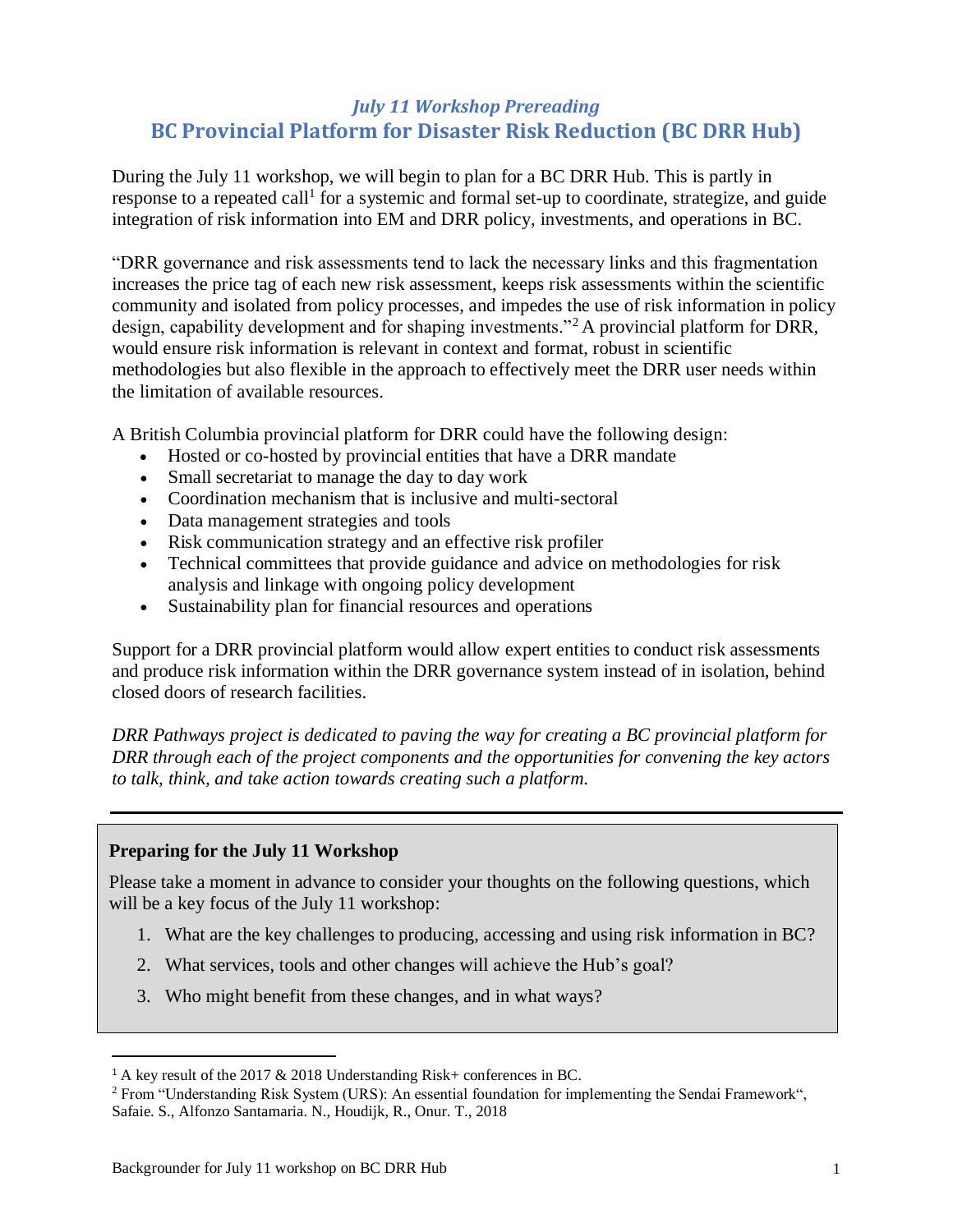# *Summary of* **Understanding Risk System<sup>3</sup> (URS): An essential foundation for implementing the Sendai Framework**

Safaie. S., Alfonzo Santamaria. N., Houdijk, R., Onur. T., (2018)

## **Challenge**

In almost every country, there is a persistent gap at national and sub-national level when it comes to understanding the risks, accessing the available risk information and using it to inform resilience policies. Available risk information is scattered and unorganized, and risk assessments are often conducted in an ad hoc manner. Hazard specific or sector specific studies tend to be carried out in isolation, missing the opportunity to benefit from existing work within and across various hazards and sectors. Risk assessments are conducted without sufficiently consulting with the end users and with a limited understanding of the specific policy and investments needs for risk information.

DRR governance and risk assessments tend to lack the necessary links and this fragmentation increases the price tag of each new risk assessment, keeps risk assessments within the scientific community and isolated from policy processes, and impedes the use of risk information in policy design, capability development and for shaping investments.

## **Opportunity**

A comprehensive Understanding Risk System (URS) is the proposed framework for tackling this challenge. By mirroring the DRR governance system at national and local level, an effective URS will enable countries to use risk information to support the DRR policy design process and its implementation. A comprehensive URS ensures such risk information is relevant in context and format, robust in scientific methodology, but also flexible in the approach to effectively meet the DRR users' needs within the limitation of available resources.

A URS would allow expert entities to conduct risk assessments and produce risk information within the DRR governance system instead of in isolation, behind closed doors of research facilities.

**URS is the supportive framework for conducting good risk assessments.** Its main output is the country's risk profile and its expected outcome is a better understanding of risk by all stakeholders within the DRR governance system.

## **Key Features of Understanding Risk System**

- URS allows cost savings in conducting new risk assessments by facilitating use of existing input data and analysis as well as coordination and communication with parties that own the necessary datasets
- URS acts as the central system that defines the path forward for long term advancement of understanding risk for the purpose of building long term resilience in the country, region, or locality

 $\overline{a}$ <sup>3</sup> The DRR-Pathways project is using the term BC DRR Hub to describe a provincial Understanding Risk System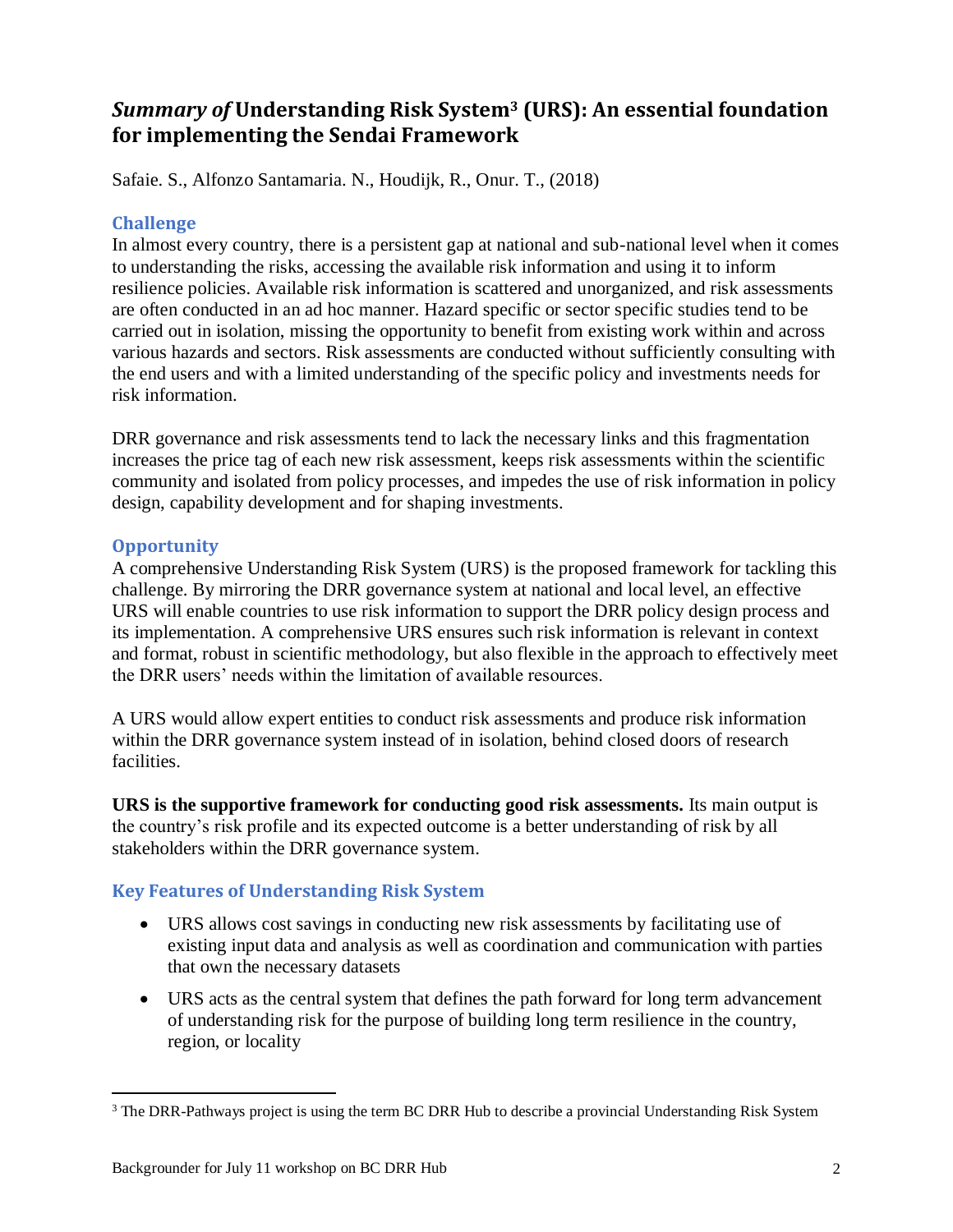- Any country with any level of existing risk information and capacities can embark on establishing its own URS at national and/or local level and gradually mature in understanding risk as presented in the maturity model
- URS creates the necessary environment for scientific bodies and policy makers to codesign and co-develop the risk assessments and to ensure risk information is usable and used in DRR policies and investments

## **Components of an Understanding Risk System**

The ultimate objective of establishing and sustaining a URS is to improve understanding risk among stakeholders and integrate that understanding into development and risk reduction policies and investments.

URS consists of interlinked components related to its governance, technical aspects, and supporting policies and capacities.



Figure 1: The ten components of an Understanding Risk System (URS) support good risk assessments for enhancing understanding risk